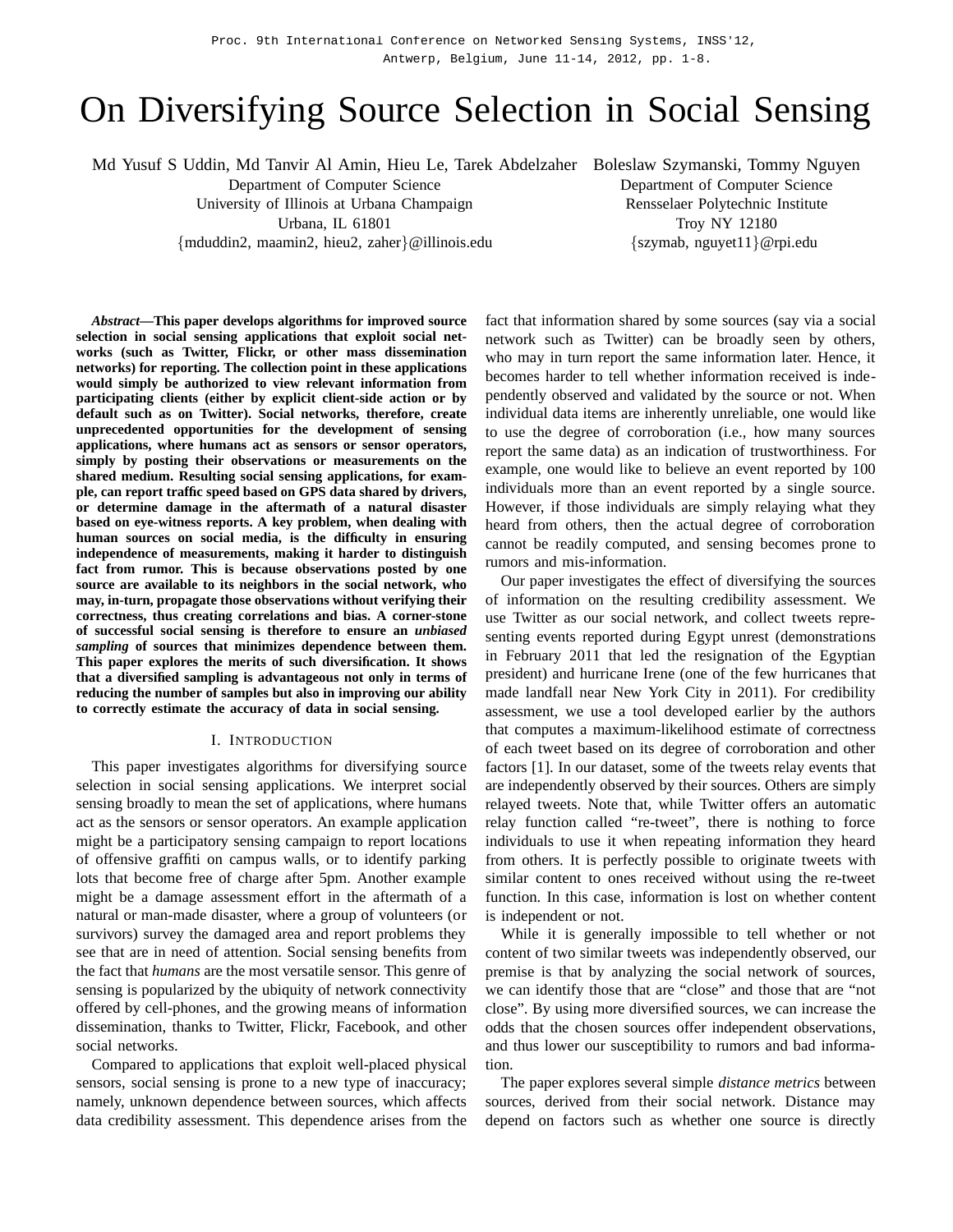connected to another (e.g., one *follows* the other in Twitter lingo), whether both are connected to a common ancestor (e.g., both follow a common source), or whether both are followed by the same people. By choosing the most dis-similar sources, according to these metrics, we show that we can indeed suppress more rumors and chain-tweets. The impact of different distance metrics on improving credibility assessment of reported social sensing data is compared.

The rest of this paper is organized as follows. Section II describes earlier work done in field of source selection and fact-finding. Section III formulates our source selection problem and proposes a set of source selection schemes that diversify the sources admitted for purposes of data collection. Evaluation results demonstrating the effect of source selection on credibility assessment of collected data are presented in Section V followed by conclusions in Section VI.

## II. RELATED WORK

Social sensing has received much attention in recent years [2]. This is due to the large proliferation of devices with sensing and communication capabilities in the possession of average individuals, as well as the availability of ubiquitous and real-time data sharing opportunities via mobile phones with network connection and via social networking sites (i.e., Twitter). A few early applications include CarTel [3], a vehicular data collection and sharing system, BikeNet [4], an application allowing bikers to share their biking experiences on different trails, PhotoNet [5], a data collection service for pictures from disaster scenes, CenWits [6], a search and rescue scheme for hikers, CabSense [7], a participatory sensing application using taxi car fleets, and ImageScape [8], an application for sharing diet experiences.

Social sensing involves humans as sensors or sensor operators. One consequent problem lies in the decreased quality of collected data, since humans are not as reliable as wellcalibrated sensors. A significant amount of literature therefore deals with extracting useful information from a vast pool of unreliable data. Prior to the emergence of social sensing, much of that work was done in machine learning and data mining. For example, following techniques inspired by generalizations of Google's PageRank [9], techniques were proposed that represent information by a source-claim network [10], [11], [12] that tells who said what. An iterative algorithm then tries to reason on this graph to extract the most trustworthy information given the degree of corroboration and inferred source reliability. Generally these techniques are called *fact-finders*, a class of iterative algorithms that jointly infer credibility of claims as well as trustworthiness of sources. Hubs and Authorities [10] is a simple fact-finder, where belief in correctness of a claim is computed as the sum of trustworthiness of sources who made that claim, and the trustworthiness of a source is, in turn, obtained from the beliefs in correctness of the claims it makes. Notable fact-finding schemes include TruthFinder [13], 3-Estimates [14], and AccuVote [15], [16].

Several extensions were developed to improve fact-finding results, such as incorporating prior knowledge [17], [18], and accounting for the source's expertise in different topics [19]. Most recently, a maximum likelihood estimation approach was developed that is the first to compute an *optimal solution* to the credibility assessment problem [1]. The solution is optimal in the sense that the resulting assignment of correctness values to claims and sources is the one of maximum likelihood. A confidence interval was also computed to describe the quality of the maximum-likelihood hypothesis [20]. Our paper is related but orthogonal to fact-finding literature. We attempt to improve quality of fact-finding results not by improving the fact-finding algorithm itself, but by improving its input through increasing the odds of independence between the selected sources.

The problem of information source selection has been discussed in web data retrieval [21], [22], [23] and in query sampling [24], [25], [26]. These efforts reason on the attributes of sources as well as the content that those sources generate. In contrast, ours is a content-agnostic approach that relies only on relationships among sources.

In this paper, we use Apollo [27], a generic fact-finding framework that can incorporate different suitable fact-finding algorithms as plug-ins for a versatile set of applications. We use the aforementioned maximum-likelihood estimator [1] as the fact-finding algorithm in Apollo. We demonstrate that the performance of fact-finding can be significantly improved by using simple heuristics for diversifying sources so that it uses sources that are less dependent on one another.

While our work on diversifying sources would not be needed if one could accurately account for dependence between them in data credibility assessment, we argue that, in general, estimating the degree of dependence between sources is very hard. For example, if one source follows another on Twitter and both report the same observation, it is hard to tell whether the second report is simply a relay of the first, or is an independent measurement. Given the ambiguity regarding the originality (versus dependence) of observations, we suggest that diversifying the sources is a useful technique whether or not credibility assessment can take dependence into account.

We implemented our source selection scheme as an online admission controller that is included as an upfront plug-in to the Apollo execution pipeline. Results show that our admission control can both speed up data processing (by reducing the amount of data to be processed) and improve credibility estimates (by removing dependent and correlated sources).

# III. SOURCE SELECTION IN SOCIAL SENSING

Data in social sensing applications that exploit social networks (e.g., Twitter) can be polluted by users who report events that are not experienced or verified by themselves. This is because individuals are able to reproduce claims that they heard from others. We argue that if information can be collected from a diverse set of sources who have a weak "social" connection between them, there is a higher chance that the information collected thereby would be more independent, allowing a more informed judgment to be made regarding its reliability. In the following, we use the terms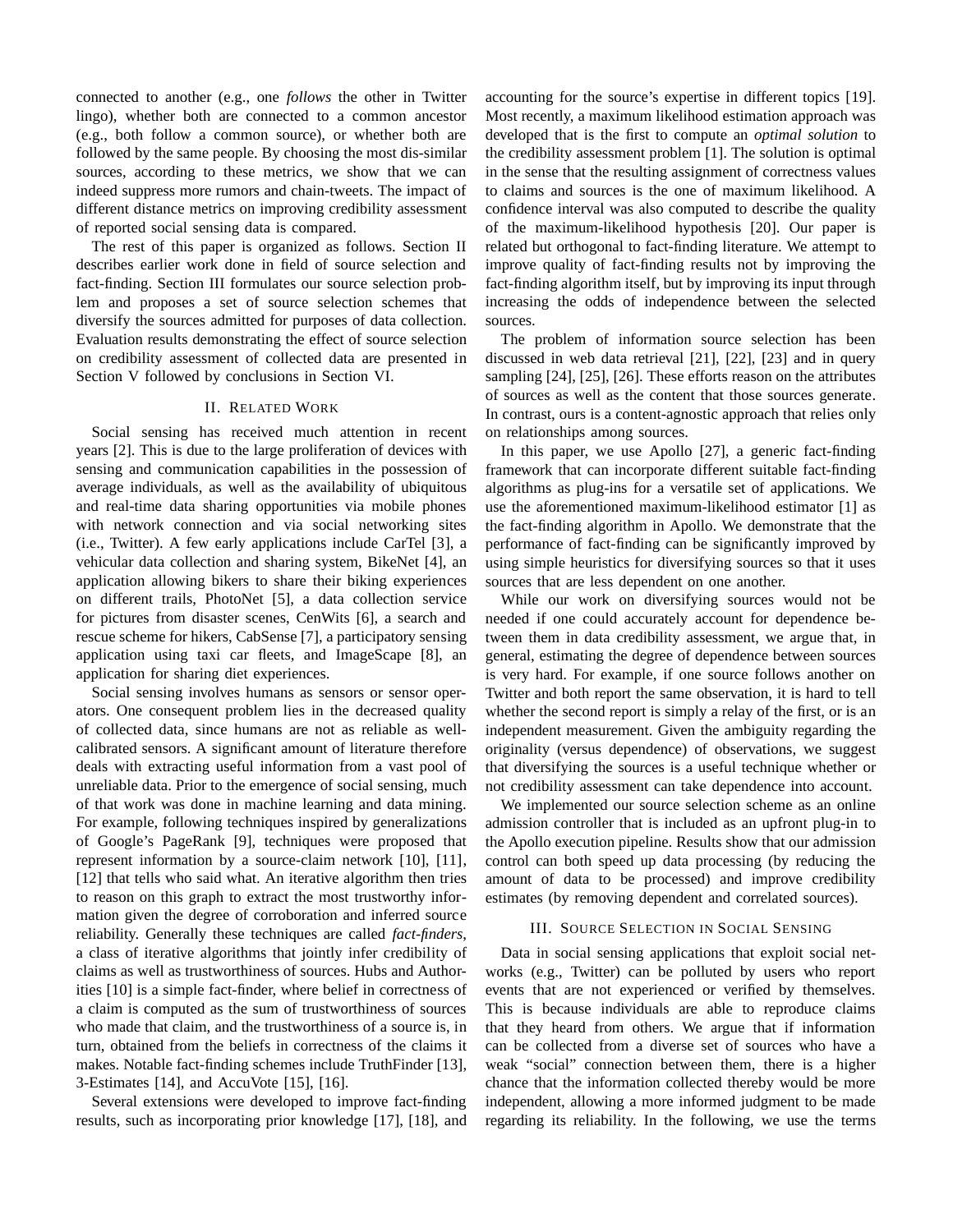users, sources and nodes as well as the terms tweets, feeds, claims and observations interchangeably.

## *A. Online User Social Graph and Source Dependence*

In an online community platform or online social network, each user maintains a virtual relationship with a set of other users. This relationship entails some degree of information sharing. For example, on YouTube, a user may subscribe for videos posted by another user so that the former gets a notification when the later uploads a new video. In Facebook, there is an explicit friend relationship and a membership of a fan-page of another well-known user.  $Google<sup>+</sup>$  has more granularity like friends, family members, acquaintances, and other groups, called circles. In this paper, we consider a Twitter-based social sensing application, which allows a *follower-followee* relation. A user following another user means that the former intends to receive the posts made by the latter. We say that if user i follows user j, i is the follower and j is the followee. In Twitter, a user can arbitrarily choose which other users to follow, although the converse is not true. That is, a person can not make another user follow them (a person can, however, block another user from following).

We leverage this relationship in Twitter to form a *social graph* among users. We represent each user by a vertex in the graph. A directed edge from one vertex to another denotes that the latter follows the former. We use the notation  $i \rightarrow j$ to denote an edge in the graph (meaning that user  $i$  follows user  $j$ ). Sometimes, a user may not directly follow another, but can follow transitively via a set of intermediate followees. We refer to this as a follow chain. We use  $i \rightarrow k j$  to denote such a chain with k edges in between. Obviously,  $i \rightarrow j = i \rightarrow 1$  j. If i follows j via more than one path,  $i \rightarrow k$  j denotes the one with the least number of hops. We also use  $F(i)$  to denote the set of users that a node  $i$  follows, that is, the set of followees of node i.

It is reasonable to argue that if source  $i$  directly follows source *i*, reports posted by *i* would be visible to *i*, making the information posted by  $i$  potentially not original. Another possibility could be that both source  $i$  and  $j$  have another source in common that both of them follow (i.e., they have a common followee). In that case, the common followee may impact both of them, making their observations mutually dependent. In order to extract reliable information from user-generated tweets, our intention is to gather tweets from *independent* sources to maximize the odds of originality of the information (or equivalently minimize the chance that these users influenced one another). The question is how to reduce potential dependence among users as a given the followerfollowee relationships between them. In the following, we formulate this source selection problem.

#### *B. Source Selection Problem Formulation*

We construct a *dependence graph* consisting of sources as vertices and directed edges between vertices as an indication whether or not a source is potentially dependent on another source (e.g., receives their tweets). Weights assigned to edges reflect the degree to which such influence can happen. These weights depend on the characteristics of the social network and the underlying relationship among sources in the social graph. In the context of Twitter, we simply use the follow relationship between sources. If we consider the follow relationship to be the only way sources could be dependent, the proposed dependence graph is identical to the Twitter social graph itself. In general, it is reasonable to assume that other forms of dependence may also exist.

Let  $\mathcal{G} = (V, E)$  be the dependence graph, where an edge ij indicates source  $i$  is potentially dependent on  $j$ . Each edge  $ij$  is assigned a *dependence score*,  $f_{ij}$ , that estimates the probability of such dependence. That is, with probability  $f_{ij}$ , source i could make the same or similar claims as source  $j$ . Many factors affect these dependence scores. For example, when a source directly follows another source, it is more dependent on its followee than a source that follows the same followee via a longer follow chain. The number of common followees between a pair sources can also be an indication of dependence between them. If a given pair of nodes have a large number of common followees, they are prone to be more dependent than a pair that have fewer common followees or no followees at all. Whatever the cause of dependence between sources is—that we describe in the subsequent subsection in more detail—we aim to choose a subset of sources that have the least amount of dependence among them.

In the rest of the paper, we re-draw the dependence graph,  $G$ , as a complete graph with transitive dependencies collapsed into a single edge. Hence,  $f_{ij}$  exists for every pair of sources i and j  $(f_{ij})$ , and is zero only if no influence exists between them. We are interested in estimating the probability that a source makes an *independent* claim, when its claims can be potentially influenced by those made by others. We define an overall *independence score* for each source that gives the probability that it is *not* influenced by other sources in making a claim. This score, denoted by  $\beta(i)$  for source i, can be approximated as:

$$
\beta(i) = P[i \text{ is independent in making claims}]
$$
  
= 
$$
\prod_{j=1}^{n} P[i \text{ is not dependent on } j]
$$
  
= 
$$
\prod_{j=1}^{n} (1 - f_{ij})
$$
 (1)

One important property of the independence score (that we shall henceforth refer to as the  $\beta$ -score) is that a source cannot have this score in isolation. It is rather a functional form of dependence on other sources. From the definition, we observe that  $\beta(i) = 1$  means that source i is absolutely independent (not dependent on any other sources in consideration). We also notice that the  $\beta$ -score declines for a source if the source is influenced by more other sources. To diversify the collection of sources, we consider only a subset of sources whose sum of independence scores is maximum subject to the constraint that no individual source has an independence score below a certain threshold. Let this threshold be  $\tau$ . That is, we want to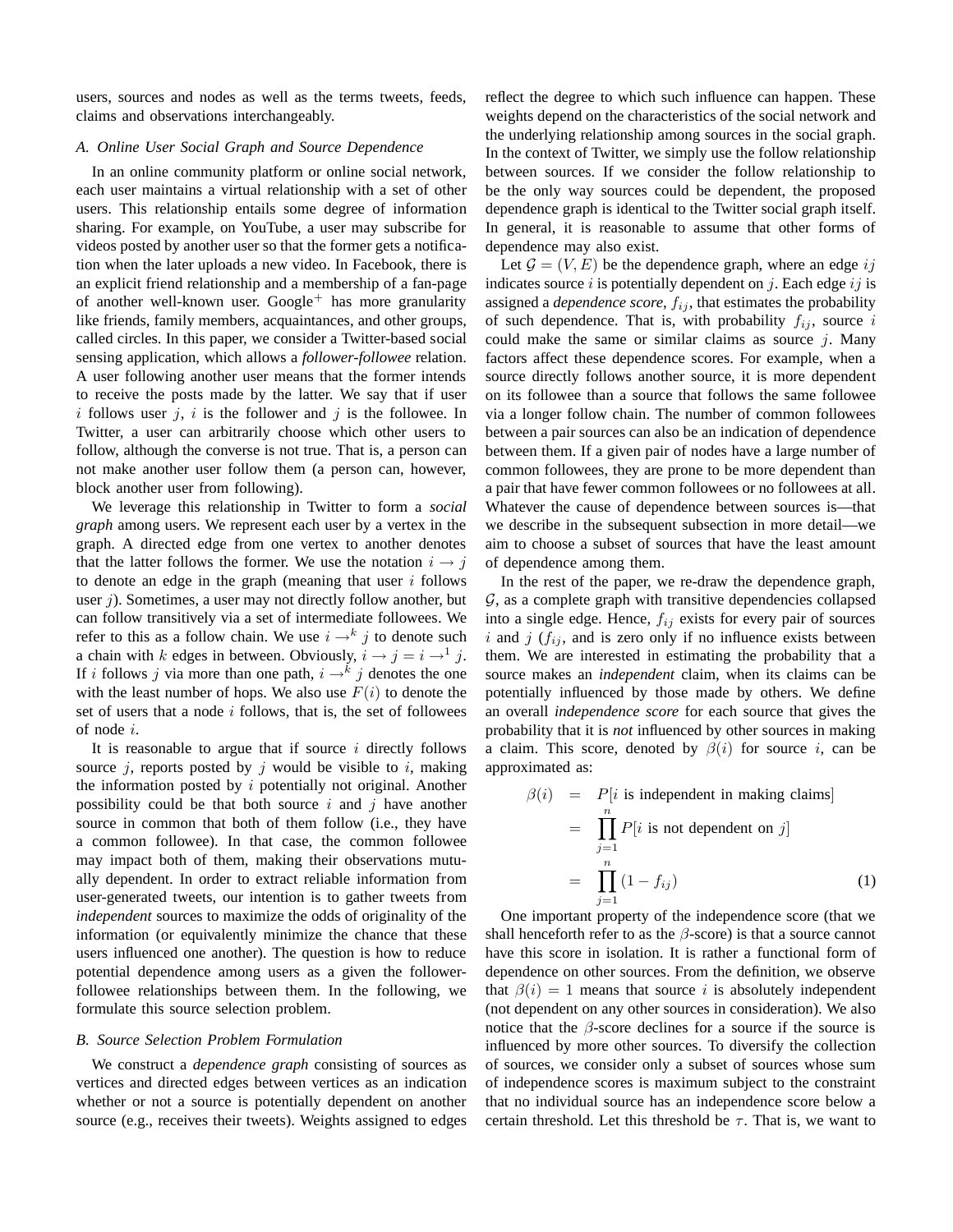compute the subset of selected sources  $S \subseteq V$  that maximizes the sum of  $\beta$ -scores. Therefore, we have:

$$
\max \quad \sum_{i \in S} \prod_{j \in S} (1 - f_{ij}) \tag{2}
$$

$$
\text{s.t.} \quad \prod_{j \in S} (1 - f_{ij}) \ge \tau, \forall i \in S \tag{3}
$$

j∈S Note that, individual sources can also have an *influence* factor associated with them that can be inferred from the number of followers. If a source has many followers, it may mean that this source produces observations that other users find reliable. This is a source ranking problem and has been addressed in prior work. In this paper, we do not address source ranking. Instead, we verify the promise that *diversifying* the sources can improve the performance of a subsequent ranking algorithm.

The optimization problem stated by Equation (2) can be shown to be an IP (Integer Programming) problem, and is therefore NP-Hard. We can use a greedy approximation by building the solution incrementally. The greedy algorithm assumes that all candidate sources are available apriori so that the source selection can pick a subset of them. Sometimes the set of sources is not known beforehand. Rather, new sources are discovered as they arrive incrementally. In that case, an *online* algorithm seems more appropriate.

In this paper, we consider a system where a stream of tweets arrives at a processing station. Our source selection scheme acts as an admission controller that needs to make an online assessment regarding whether or not a new source is to be selected based on the relationships it has with respect to other sources selected earlier. If the source is selected, all tweets that originate from that source are admitted, and will be passed to the actual processing engine as they arrive. Otherwise, the source is not admitted and all tweets from that source will be dropped on arrival. Hence, our online admission controller is a simple gate that admits tweets based on which source they are coming from. An advantage of admission control as described above is that it is fast and easy. In particular, it is based on sources and not on the content of tweets. In principle, better admission controllers can consider content as well, but they will be significantly slower. Hence, in this paper, we restrict our notion of data sampling to the granularity of entire sources, making it a source selection scheme. In the following, we compare performance of different source selection schemes.

## IV. ONLINE ADMISSION CONTROL

The online admission controller makes a decision regarding each tweet upon its arrival to the system. If the source associated with the tweet is already admitted, the tweet is passed to the next step. If not, the candidacy of the source is evaluated in terms of how independent this source is with respect to the earlier admitted sources. The admission controller computes the  $\beta$ -score of the incoming source and then accepts it only if its  $\beta$ -score remains above an admission threshold,  $\tau$ . Otherwise, it is denied. Let S be the set of sources that have been admitted so far. The source denial rule, as per Equation (3), is:

*Denial rule for source i:* 
$$
\prod_{j \in S} (1 - f_{ij}) < \tau \qquad (4)
$$

For a certain definition of  $f_{ij}$  and the associated admission threshold,  $\tau$ , we can formulate a set of different admission controllers as we describe in the following. In all admission control schemes, if not otherwise stated, admission decisions are final: once admitted, a source is not revoked from the admitted set. In the following discussion, let  $i$  be the source who is seeking admission.

*1. No direct follower:*

$$
f_{ij} = \begin{cases} 1 & \text{if } i \text{ follows } j \\ 0 & \text{otherwise} \end{cases}
$$

$$
\tau = 1
$$

*Deny,* if the source is a direct follower of another admitted source. Recall that if source  $i$  follows any of the earlier admitted sources in S, that is, for some  $j \in S$ ,  $f_{ij} = 1$ , it leads to  $\beta(i) = 0$ , thus violating the admission condition.

*2. No direct follower as well as no common followee:*

$$
f_{ij} = \begin{cases} 1 & \text{if } i \to j \lor F(i) \cap F(j) \neq \emptyset \\ 0 & \text{otherwise} \end{cases}
$$
  

$$
\tau = 1
$$

*Deny,* if the source directly follows someone in the set or has at least one followee in common with another admitted source.

*3. No descendants:*

$$
f_{ij} = \begin{cases} p^k & \text{if } i \to^k j, 0 < p < 1 \\ 0 & \text{otherwise} \end{cases}
$$

$$
\tau = 1
$$

*Deny,* if the source is a follower of another admitted source possibly via a set of intermediate followees.

*4.* β*-controller:* This controller selects sources that progressively improve the sum of  $\beta$ -scores as per Equation (2), while satisfying the constraint (3) for each individual admitted source. This controller considers transitive *follower-followee* relationships among sources and defines the following dependence function:

$$
f_{ij} = \begin{cases} p^k & \text{if } i \to^k j \\ 0 & \text{otherwise} \end{cases}
$$
 (5)

for some constant  $p < 1$ . We used,  $p = \frac{1}{2}$ .

Let  $B(S)$  be the sum of  $\beta$ -scores of admitted sources, i.e,  $B(S) = \sum_{j \in S} \beta(j)$ . Let i be the new source. The scheme computes:

$$
\beta'(i) = \prod_{j \in S \cup \{i\}} (1 - f_{ij}), \forall i \in S \cup \{i\}
$$
 (6)

$$
B(S) = \sum_{j \in S} \beta(j) \tag{7}
$$

$$
B'(S) = \sum_{j \in S \cup \{i\}} \beta'(j) \tag{8}
$$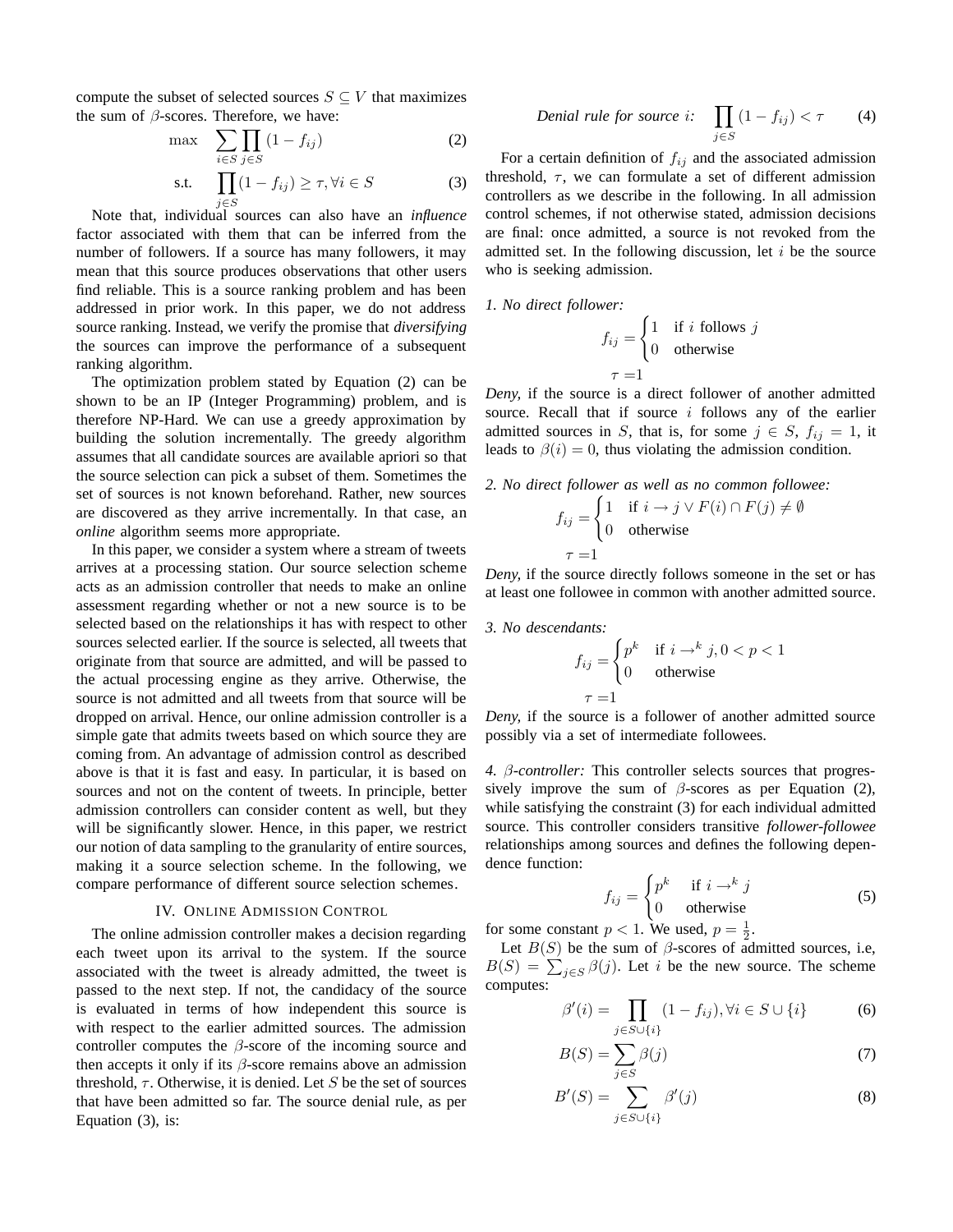The scheme then admits i only if  $\beta'$  $>$   $\tau$  and  $B'(S) > B(S)$ . Note that, when a new source is admitted, the scores of some earlier admitted sources may decrease (this is because they may be followers of this newly admitted source). Upon admittance of the new source, those scores are updated. Among possible choices, we consider two versions of β-controllers, with  $\tau = 0, 1$ . The one with  $\tau = 0$  does not check individual  $\beta$ -scores but admits sources as long as they improve  $B(S)$ , whereas  $\tau = 1$  denies a new source if it has any link with any of the earlier admitted sources (i.e.,  $\beta$  < 1) and also fails to improve  $B(S)$ .



Fig. 1. Schematic model of the admission controller with Apollo's pipeline.

# *A. Complexity of Admission Controllers*

Once accepted, a source is not rejected later, and vice versa. So the decision about a particular source can be stored in a hash table. Once a source arrives, whether that source had already been explored or not, can be checked in  $O(1)$  time and the stored decision can be used. If the incoming node is previously unexplored, the admission controller needs to decide about it. For the first three controllers, this decision requires  $O(out(i))$  computations, where  $out(i)$  is the outdegree of  $i$  in the dependence graph. The method is simply to check whether any of those outdegree vertices belong to the set of already decided sources.  $\beta$ -controllers consider ingoing edges also, so they take  $O(out(i) + in(i))$  computation steps per admission decision. In short, the admission cost of a new source is at worst in the order of its degree in the dependency graph. But it is O(1) lookup for all the tweets that come from it thereafter. Moreover, social graphs tend to have a power law degree distribution, so very few nodes will require a high computation time for the decision.

## *B. System Design and Implementation*

Our admission controller is used in association with a fact-finding tool called Apollo [27]. It receives a stream of tweets from which it derives credibility scores of sources and claims (i.e., tweets) using an expectation-maximization (EM) technique [1]. Once the iterations converge, Apollo outputs the top credible sources and top credible tweets made by those sources.

Apollo assumes that all sources are independent. Our admission controller filters out tweets before they are fed into the Apollo engine such that the surviving ones are more likely to be independent indeed. Figure 1 shows the design of the whole pipeline.

The pipeline is implemented as a set of stages processing a stream of tweets in JSON format. A parser extracts various information components from each tweet entry. There are two main components to extract: user information, usually a unique Id and screen name of the source who tweeted the current tweet, and the tweet string itself. The admission controller maintains a source information base that is updated as it encounters new sources. Upon encountering a new user, the "source crawler" contacts to the twitter server and collects the Twitter record of that particular user, which includes additional information such as the user's screen name, location, profile url, the number of followers and the number and identities of followees this user has. If not otherwise restricted by any privacy setting for this user, the crawler also collects the complete list of followees (i.e., the other users that this user follows in twitter's user space). As more and more sources are encountered, a social graph among users is constructed. This social graph is stored in a database and is an essential element for source admission control.

An admission controller logic unit implements the admission control rules described in Section IV. It computes dependence scores between pairs of sources and admits new sources as permitted by the corresponding admission rules. When an incoming source is admitted, the associated tweet entry is passed to the next processing stage within Apollo.

### V. EVALUATION

We evaluated our source selection schemes using two twitter datasets. One is for Egypt unrest, collected in February 2011, during a massive public uprising in Cairo. Another dataset is from hurricane Irene, one of the costliest hurricanes on record in the Northeastern United States, collected in August 2011, when it made landfall near New York City. In both cases, we collected hundreds of thousands of tweets posted by users as the events unfolded during those times. The datasets are summarized in Table I. We were interested in extracting a smaller subset of high quality reports on the progress of these events as computed by the find-finder engine, Apollo. The question is whether a significant improvement occurs in distilling the most important tweets due to the source diversification process described earlier in this paper.

TABLE I STATISTICS OF TWO DATASETS

| Dataset                      | Egypt unrest | Hurricane Irene  |
|------------------------------|--------------|------------------|
| Time duration                | 18 days      | $\approx$ 7 days |
| # of tweets                  | 1,873,613    | 387.827          |
| # of users crawled           | 5.285.160    | 2.510.316        |
| # of users actually twitted  | 305,240      | 261.482          |
| # of follower-followee links | 10.490.098   | 3,902,713        |

In Twitter, both the number of followers and followees per user observe a power law distribution (i.e., heavy tail distribution). More precisely, there exists a very large number of users who have only a few followers, whereas a few sources may have an extremely large number of followers. The same is true for the number of followees. Figure  $2(a)$  plots the complementary cumulative distribution (CCDF) of the number of followers and followees per source across all users recorded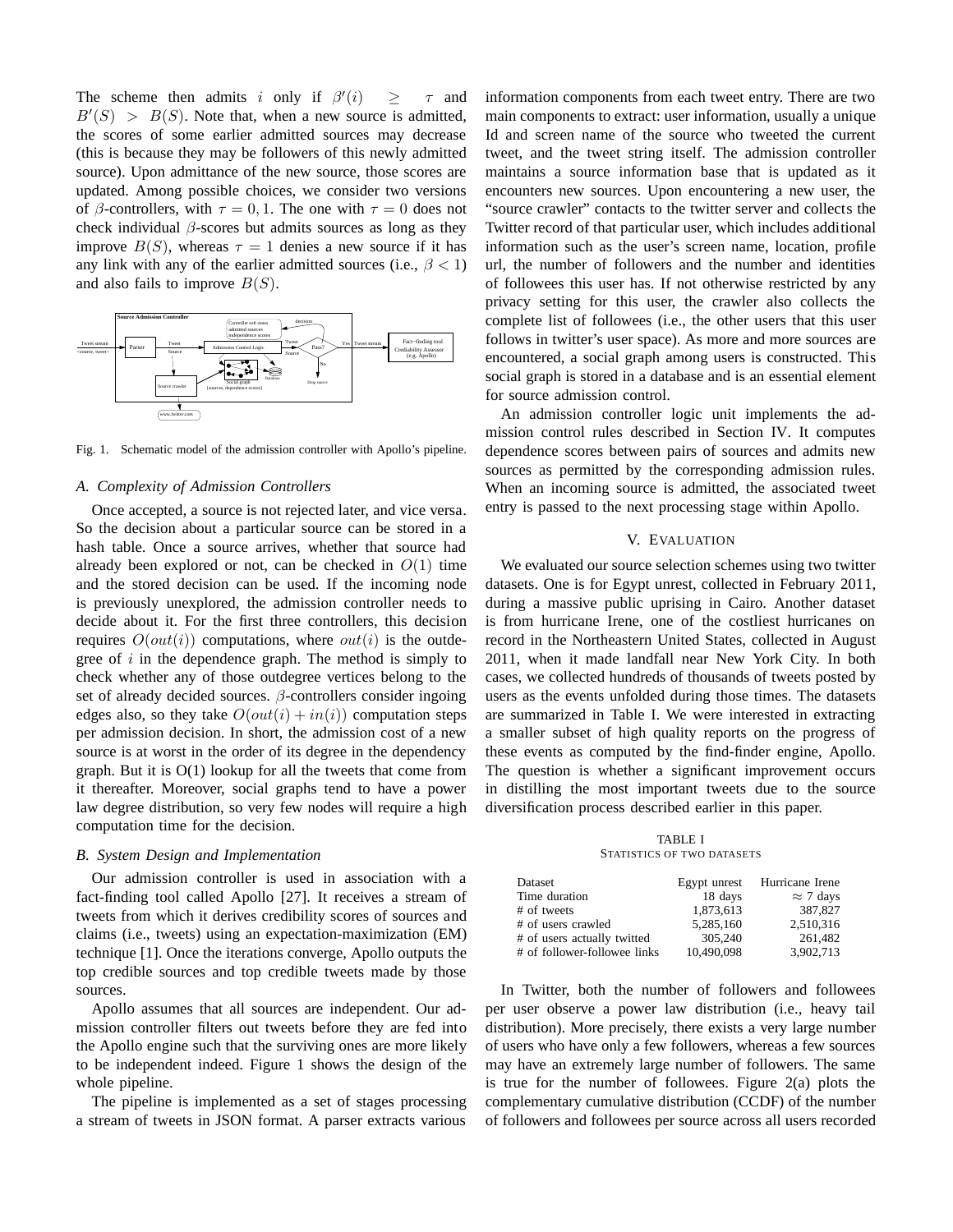in the Egypt dataset and Irene dataset. The CCDF depicts what fraction of users have the number of followers or followees greater than the corresponding value on the x-axis.

In Figure  $2(a)$ , we observe that the number of followers per user, in both datasets, is larger than the number of followees per user. Hence, the followee curve in the plot lies beneath the follower curve. Clearly, when the entire social network is considered, the totals will be the same. However, in our data collection, we see only those who tweet. Hence, we invariably sample the subset of more active users, creating the imbalance between follower and followee counts. We plot the ratio of follower count to followee count (*ff-ratio*) in Figure 2(b). We see that in both datasets only a very small fraction of users have non-zero follower and followee count (1.7% for Egypt dataset and 2.4% for Irene dataset). More than half of these have more followers than followees (ff-ratio  $> 1$ ). Very few users have an order of magnitude more followers than followees. These are mostly popular entities, such as celebrities, international organizations, and news media.

The goal of the evaluation was to answer two related questions: First, what is the impact of source diversification on data credibility assessment when the social network is wellconnected? Second, what is the impact if the social network is very sparse? Since both of our datasets were sparse, to answer the first question, we artificially removed from one of the datasets (namely, the Egypt dataset) all users who did not have any links (together with their tweets). Tweets from the remaining sources were considered. The Irene dataset was kept as is, and used to answer the second question (i.e., demonstrate the impact of our admission controllers in the case when the underlying social network is sparse). Conceptually, our admission controllers, by their very design, exploit links between sources for diversification. Hence, in the absence of many links, their effect should not be pronounced.

Next, we present results from various admission controllers that we described in Section IV. We compare no admission control to several admission control schemes; namely, *no follower* (No FLWR), *no common followee* (No CF) and *no descendant* (No DT), and β*-controller* (Beta). We evaluate the improvement, attained by these admission controllers, in Apollo's ability to rank tweets. Performance was assessed by the fraction of top-ranked tweets that were "good" in that they reported "relevant and true facts". To identify relevant and true facts, we asked volunteers to grade the top-ranked tweets by placing them in one of the following two categories:

- *Fact*: A claim that describes a physical event that is generally observable by many individuals *independently* and can be corroborated by sources external to the experiment (e.g., news media).
- *Other:* An expression of one's personal feeling, experiences, or sentiments. Remarks that cannot be corroborated. Unrelated random text and less meaningful tweets.

Apollo was run with each of the admission control options on consecutive windows of data, called *epochs*, and used to return the top 5 tweets from each epoch. For the Egypt dataset, we divided the timeline into 18 epochs, and collected the top 5 tweets from each, resulting in a total of 90 tweets graded per experiment (i.e., per admission control option). For the Irene dataset, we choose 150 tweets (top 5 tweets from each of 30 epochs). We built a web interface, where volunteers could grade these tweets without revealing which ones were selected in which experiment (i.e., with which admission controller). Once tweets were graded, a *quality score* for each experiment was computed denoting the fraction of tweets that have been identified as *fact*. If more than one volunteer graded the same results and differed in classifying a tweet, we used the average score.

Figure 3 presents the *relative* quality scores of various admission control schemes with respect to the "no admission control" scheme. We present results with two Apollo options, i) with retweets and ii) without retweets. The former option has no effect on the dataset. The latter option discards all tweets that are explicitly tagged by their sources as "retweets" (i.e., a repeat of tweets posted earlier). This discarding is in addition to tweets already dropped by admission control. We observe that, in both datasets, experiments with no-retweet option produce higher quality scores. This is because they eliminate "chain-tweeting", where users relay sentiments and opinions of others. In the absence of such re-tweets, highly corroborated tweets (that percolate to the top) more often reflect situations that independently prompted the respective individuals to report. Such a synchronized reaction typically reflects a higher importance of the reported situation.

In our plots, "Beta 1.0" stands for  $\beta$ -controller with threshold,  $\tau = 1.0$ . We observe that in general  $\beta$ -controllers result in better quality scores. This observation supports our hypothesis that diversifying sources does indeed improve the quality of information distillation. In contrast, the performance of the other admission controllers is mixed. For the Egypt dataset, simple admission heuristics such as 'no follower', 'no common followee' and 'no descendant' generally offer slightly lower quality scores compared to no admission control. For the Irene dataset, they produce lower scores when retweets are included but higher scores in the no-retweets case.

Note also that, since the Irene dataset has limited connectivity, β-controllers have a more limited impact. They performs similarly to the no admission control case for the with-retweets option, and slightly better for the no-retweets option. This is expected, since sparse social networks offer little opportunities for further diversification.

Figure 4 and Figure 5 show the percentage of sources and tweets that each admission controller admits for the two datasets. It is apparent that some admission schemes are more pessimistic in the sense that they admit fewer sources (and tweets thereby) than others. For the Egypt dataset, on an average, 15–20% tweets are pruned by the admission controllers. For the Irene dataset, however, admission rates across various admission controllers are much higher because of the disconnected nature of the underlying social network.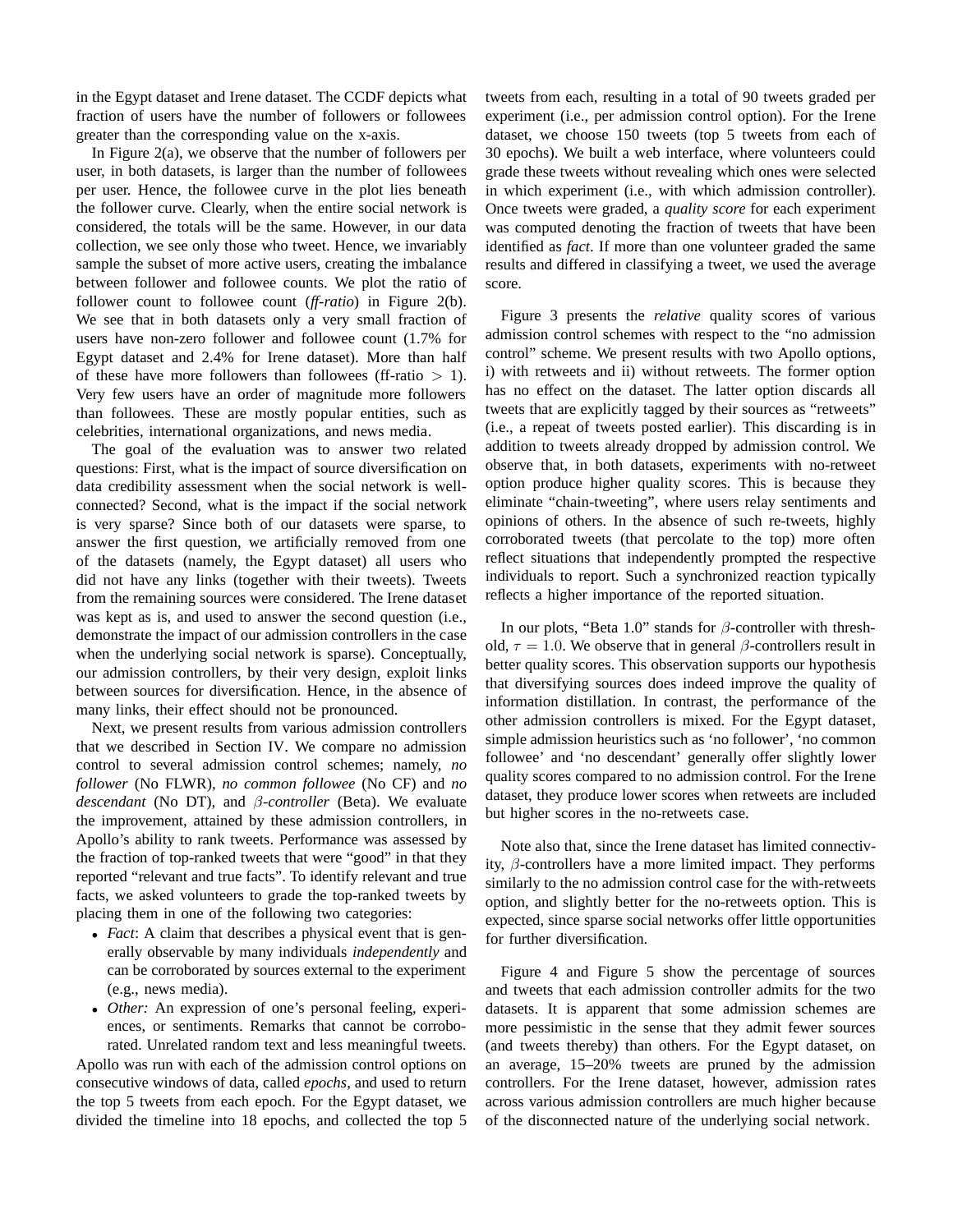





Fig. 3. Relative quality scores across different admission control schemes.



Fig. 4. Admission controller statistics for different admission schemes (Egypt dataset).

# VI. CONCLUSION

In this paper, we considered a fact extraction problem from a large collection of user-generated tweets during two recent events, namely the Egypt unrest and hurricane Irene. We demonstrated that diversifying the sources can improve the results of extracting high quality information (i.e., facts or credible claims) from human-generated content. Human sources on social networks may describe events that do not constitute their own independent observations. This lack of independent corroboration may affect the accuracy of extracting information. We built different online admission controllers that filter tweets based on their sources and feed them into

the fact-finding engine, Apollo. We observed that those admission controllers that used local social graph features such as the direct neighborhood of the source in question had inconsistent performance, whereas admission controllers that used more global features tended to perform better. In the current implementation, as a proof-of-concept, we leveraged the "follow" relationship between online users in twitter as an indication of dependence between them. Other attributes that might potentially make sources dependent, such as geographic locations or communities to which users belong, will be investigated in the future.